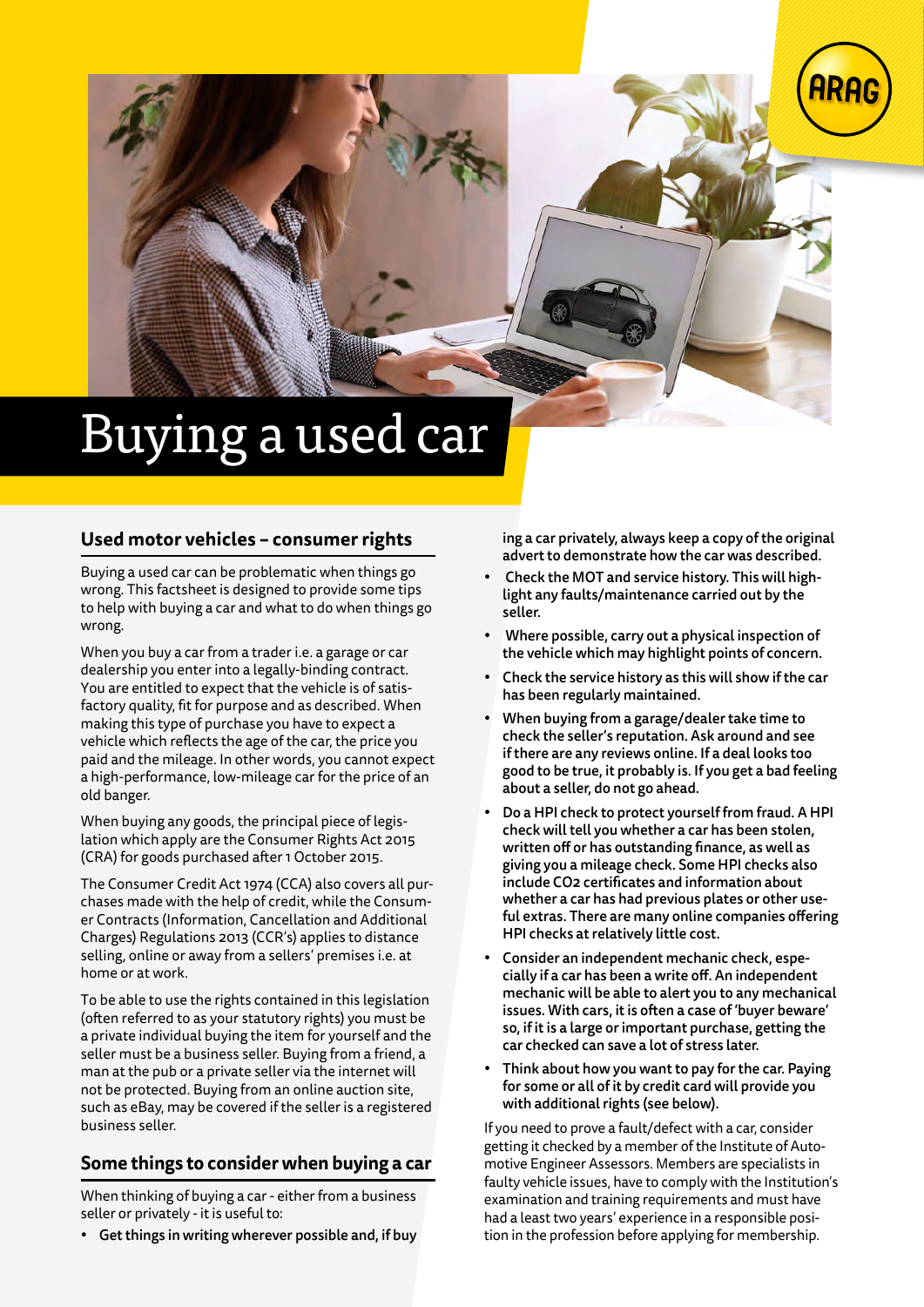

#### **What the law says about used cars**

#### **The car must be fit for purpose**

Any car must be fit for the purpose for which it has been purchased. Therefore:

- The car must do what you would normally expect it to do, it should start and stop when needed and be reliable.
- The car must be able to do what the seller says it should do. If you are concerned that the car you are considering will be able to do what you expect and the seller says it will, you should be able to rely upon that. For example, if you want to use the vehicle to tow a caravan or a trailer of a certain size.
- The car must be fit for the purpose you want to use it for even if that is not the usual use of the item. For example, if you buy the car because the seller recommends it will do a certain job, even though it may not be routinely used for that purpose, then It must be fit for the purpose you intend to use if for.

The advice of the seller is a representation that the car you are intending to purchase is fit for the stated purpose. You can rely upon that representation if it is reasonable to do so.

#### **Goods must be of satisfactory quality**

In addition to being fit for purpose, the car must also be of satisfactory quality for that purpose. It must be in a condition and of a standard that a reasonable person would consider acceptable.

There are a number of areas in which a car can be regarded as being satisfactory. It must be safe, of an acceptable appearance and finish on arrival and durable.

The issue of satisfactory quality is probably the most common cause of dissatisfaction with a used car and the most common problem when callers contact us.



It is also the most difficult aspect of quality to assess and often may require the assistance of a third-party inspection and report. It will certainly be the case that the price, age and mileage of the car are all important factors which will affect the issue of satisfactory quality.

#### **Goods must match their description**

Any car purchased should match the description given to you by the seller. The description can be written, in a picture or by a verbal representation made by the seller. The goods must match what you have been told about them.

#### **Exceptions to your consumer rights**

There are some situations where your rights under SGA and CRA will not apply. This includes:

- If you have done something to the car, or have failed to do something (such as put in oil), any damage will not be included in your statutory rights.
- Normal wear and tear. Where an item has been used and its condition has deteriorated in line with expectations, provided it has lasted as long as would reasonably be expected.
- When a car is bought from a private seller. If you do this, the statutory rights under SGA and CRA do not apply **except** that the car must be as described. This is particularly important when buying a car. Much of your decision to buy will be based on any test drive or inspection. It is very important in these circumstances to ask a private seller any questions you may have.

#### **What can I do if I am not happy with the car I bought?**

If the car is bought from a business seller and is not satisfactory for any of the reasons set out above it is possible that one of the following remedies may be available:

- reject the car and obtain a full refund
- have the car repaired
- have the car replaced
- have the car repaired, and if that does not work, obtain a refund

In any case, your rights will be against the seller who sold you the car and not against the manufacturer.

We frequently speak to callers who have been told

by the seller of the car that they must contact the manufacturer about the fault because it is under warranty. This is not the case as your statutory rights are with the seller - any guarantees or warranties are additional to that.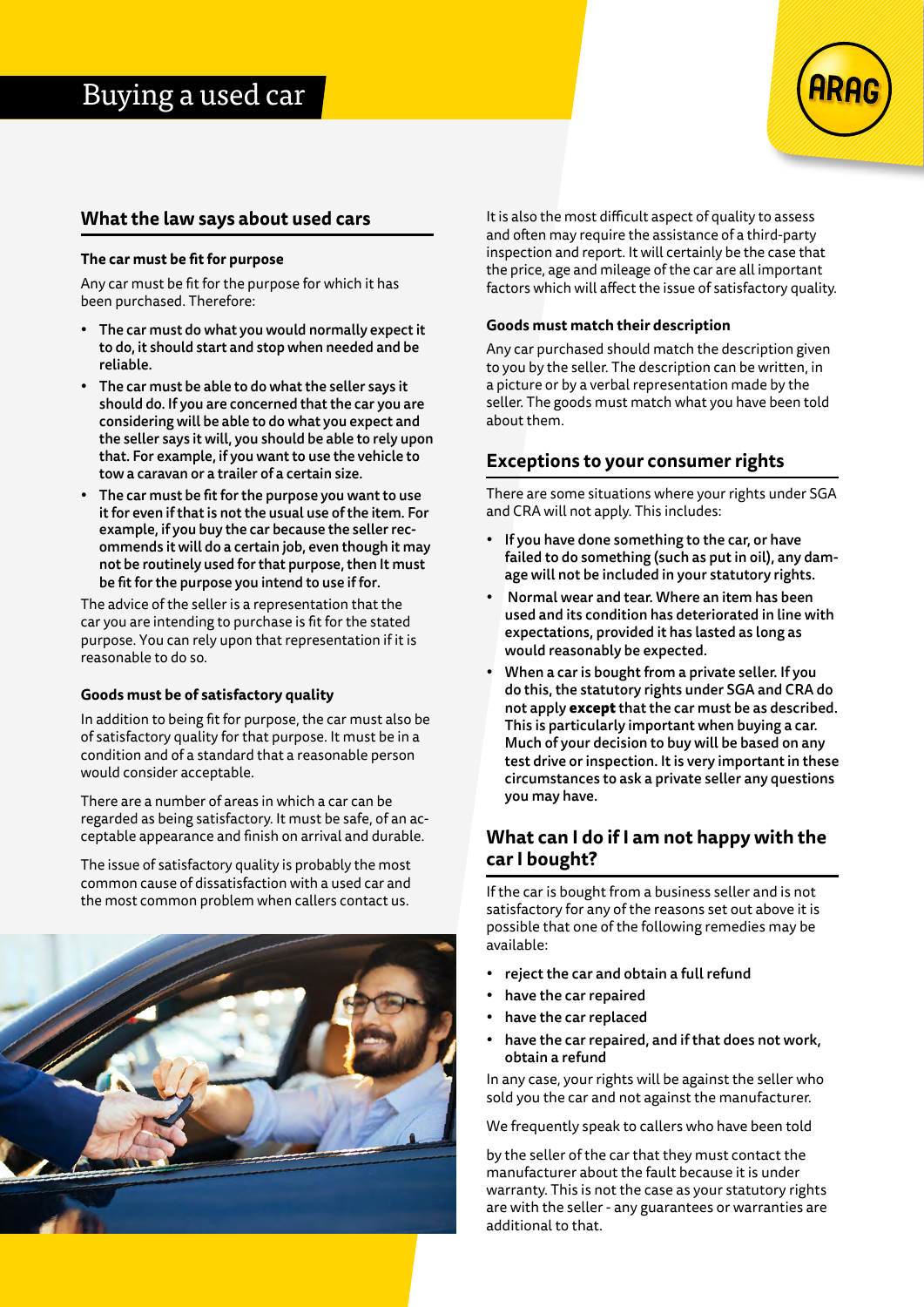

#### **Can I reject the car and get my money back if it is faulty?**

If there's a problem with a second-hand car bought from a trader soon after you've bought it, for example, the car develops a problem you wouldn't expect for the car's age and mileage, or it turns out not to be what you'd been led to expect, you may have the right to reject and return the car and get your money back.

Under the Sale of Goods Act you only have a reasonable time to reject a the car. There is no definition of what is a reasonable time, but generally between three and four weeks, possibly less if the problem is obvious. If the car was bought after 1 October 2015, the Consumer Rights Act provides a statutory period of 30 days in which to reject the car. In either case, you must stop using the car and tell the seller why it is being rejected.

We are often asked whether or not the car has to be returned to the seller. Returning faulty goods should generally be at the cost of the trader. You should check your contract to see if you are required to return it to the trader or not.

If you are rejecting the vehicle, you are requesting a full refund of the purchase price and, in some cases, additional out of pocket expenses.

#### **What are my rights to have the car repaired or my money refunded?**

Often a fault may develop after the recommended time for rejection has passed. In those cases, you may want the seller to consider repairing the vehicle at their own cost or to provide compensation or a refund.

To do this you will need to show the vehicle is not of satisfactory quality, fit for purpose or as described, taking into account the age, mileage and the price

you paid for the car. If the car breaks down in the first six months after purchase, provided it is not due to something you have done or not done, it is accepted that the vehicle was faulty at the time of purchase and it may be possible to recover the cost of any repair.

However, much of the problem at this stage is a matter of evidence and proof. Our advisors frequently have

conversations with callers about this type of issue. It is very difficult for anyone to be able to assess a second-hand car and establish that the fault should not have occurred in that car taking into account the age and the mileage etc. Ideally you should have the car inspected by another garage or mechanic to assess the situation and this will be at your cost. If you do this, however, always check the terms of any warranty you have so that this does not become invalid.

If you can establish that the car is not of satisfactory quality and you cannot reach an agreement with the seller it may be possible to recover the cost of any repair with a claim in the small claims court. At this point you may also be able to recover the cost of an expert's report.

If the car is repaired and the repair fails to solve the problem it is then possible to again reject the goods and request a refund. Any refund may be for the full amount or may take account of the use that you have had of the vehicle.

### **Do I have different rights if I bought my car from a private seller?**

You have fewer rights when you buy from a private seller and key parts of the Consumer Rights Act don't apply. The legal principle of 'caveat emptor', which means buyer beware operates. You do not have a legal right to expect that the vehicle is satisfactory quality or fit for purpose but it should be as described.

The seller must:

- accurately describe the second-hand car
- not misrepresent the second-hand car i.e they must answer all questions about the car honestly
- sell a car which is roadworthy, unless otherwise stated
- have legal rights to sell the car

#### **What are my rights if I buy a car at an auction?**

Buying a car at auction, where you are present to bid, means you have very limited legal rights.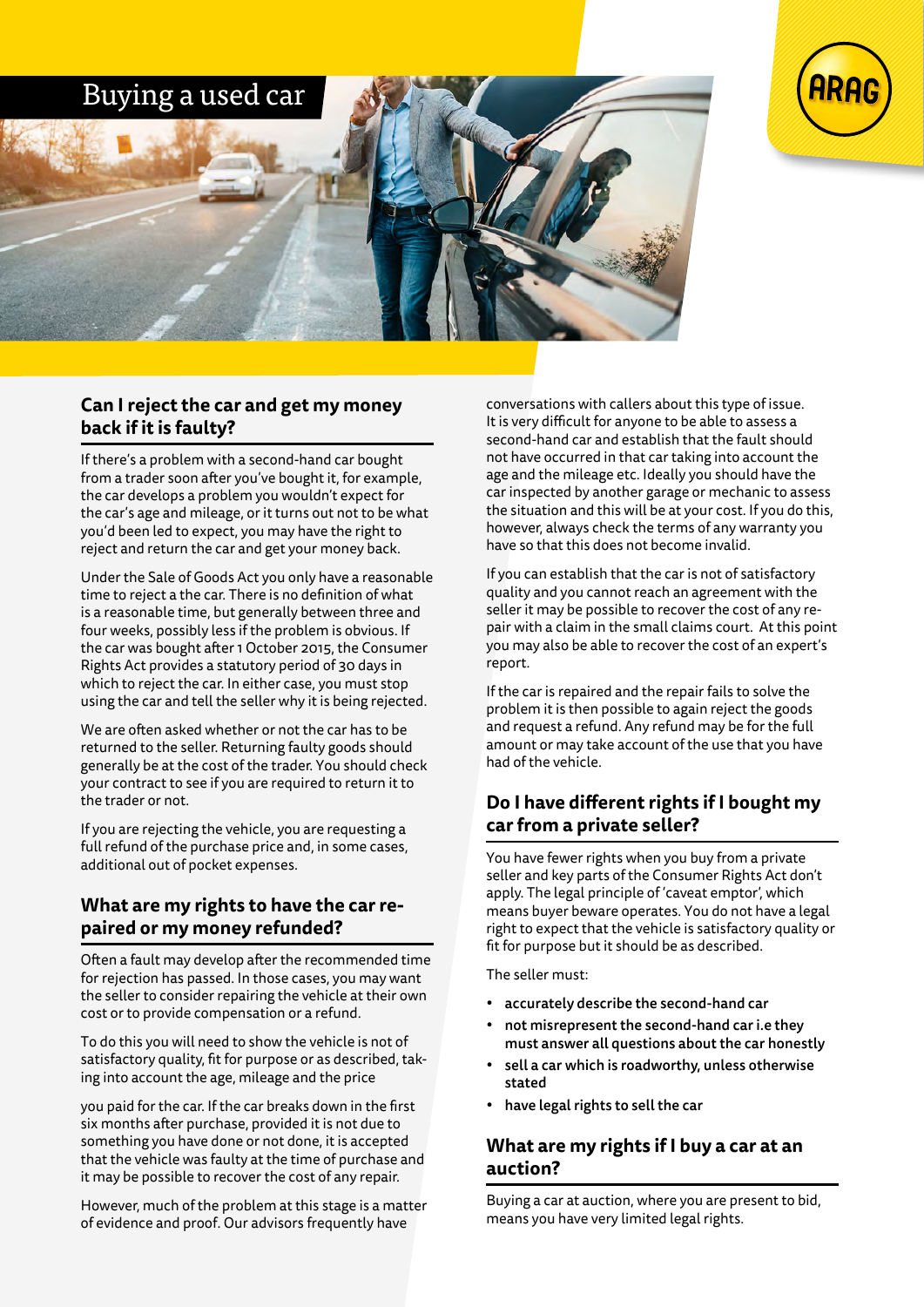

Although the Consumer Rights Act generally provides statutory rights, auction houses are allowed to exclude its main conditions (such as being of satisfactory quality, as described and fit for the purpose) if they put a notice on display in the catalogue or on the wall.

Make sure you check the auction house conditions before you bid. When you buy at auction, your rights are against the seller, not the auction house.

#### **I am thinking of buying a car I have seen on eBay, will that be different?**

If you buy from a professional seller (trader) – a person who makes or sells goods bought with the intention of resale – you will have the same statutory rights as when buying from a garage or dealership. This means your goods must be of satisfactory quality, fit for purpose and as described.

This applies to both new and second-hand items. It should be easy to tell if someone is a business seller – look for "registered as a business seller" on their profile.

With private sellers the usual rules will apply as set out above. In that case there is little legal comeback.

When you buy from a business seller using the buy-itnow button, rather than just a standard auction format, the CCR's will also apply. These Regulations apply to all purchases from a business seller which are completed at a distance, in other words not at the seller's business premises. Anything purchased online will have the benefit of the 14-day cooling off period. This means that you have 14 days from the date the car is received to cancel the contract and request a full refund of the price paid. In this case, you don't even have to prove the car is faulty.

However, there are only a limited number of cases to which this right may apply. The reason for this is that it is usual for a buyer to inspect the car and to test drive it and neither of these things can be done at a distance.

It's also worth noting that under eBay's own buyer protection rules cars are expressly excluded. This means there is no remedy that eBay can offer and no complaints procedure for you to follow.

#### **Will my car warranty help?**

If you bought a warranty, or your second-hand car came with a guarantee, you may be able to use that to get any problems fixed. However, some warranties are better than others. You should read the terms carefully before you buy, particularly the list of exclusions. Some warranties are given by the seller for a short time only and these are often much more limited. This doesn't affect your statutory legal rights and you could still make a claim against the dealer.

#### **I have bought a car on finance, does this make a difference?**

If you buy a vehicle on hire purchase, you have the protection of the Consumer Credit Act 1974 and the Supply of Goods (Implied Terms) Act 1973. The vehicle should still be of satisfactory quality, fit for its purpose and as described, but it is the finance provider, as the owner, that is legally responsible to you as hirer.

In this case, it is to the finance owner, not the garage or dealership, to which any complaint should be made.

If your finance provider will not deal with the issue and refuses to accept there is a claim the matter should be referred to the Financial Ombudsman Service (FOS). Where less than eight weeks has passed since the matter was referred to your finance provider, you will need to obtain a letter of deadlock to give to the FOS.

#### **I am thinking of buying a car with my credit card, will I have any extra rights?**

If you paid for the vehicle wholly or in part using a credit card or a finance agreement arranged for you by the seller, then you may be able to hold the finance provider 'equally liable' (which means equally to blame) for a 'breach of contract'. You can also hold the finance provider equally liable if the seller misrepresented the vehicle to you. These additional rights apply if the cost of the vehicle was below £30,000.

If that is the case and the goods are faulty, not delivered or not of satisfactory quality, then you may make a claim to your credit card company, known as a section 75 claim, in the same way you would to the seller of the goods. You are able make a claim to the seller and the credit card company at the same time.

If your credit card provider will not deal with the issue and refuses to accept there is a claim the matter should be referred to the Financial Ombudsman Service. You can see more about that [here](https://www.financial-ombudsman.org.uk/).

We speak to a large number of car buyers who do not use a credit card when buying a car and prefer to pay by cash or debit card. This can be significantly disadvantageous and can in extreme cases cause you significant loss. We have heard from callers who have paid large sums of money in cash for cars only to find that the car is a stolen vehicle and is then reclaimed by the insurance company with no compensation payable to the buyer. Unfortunately, this can even be the case where a HPI check is clear.

aying for a car with your credit card often incurs additional charges of 0.3 %. This can be an additional cost that you may not want. However, you can always pay for the deposit only with your credit card and still have full protection.